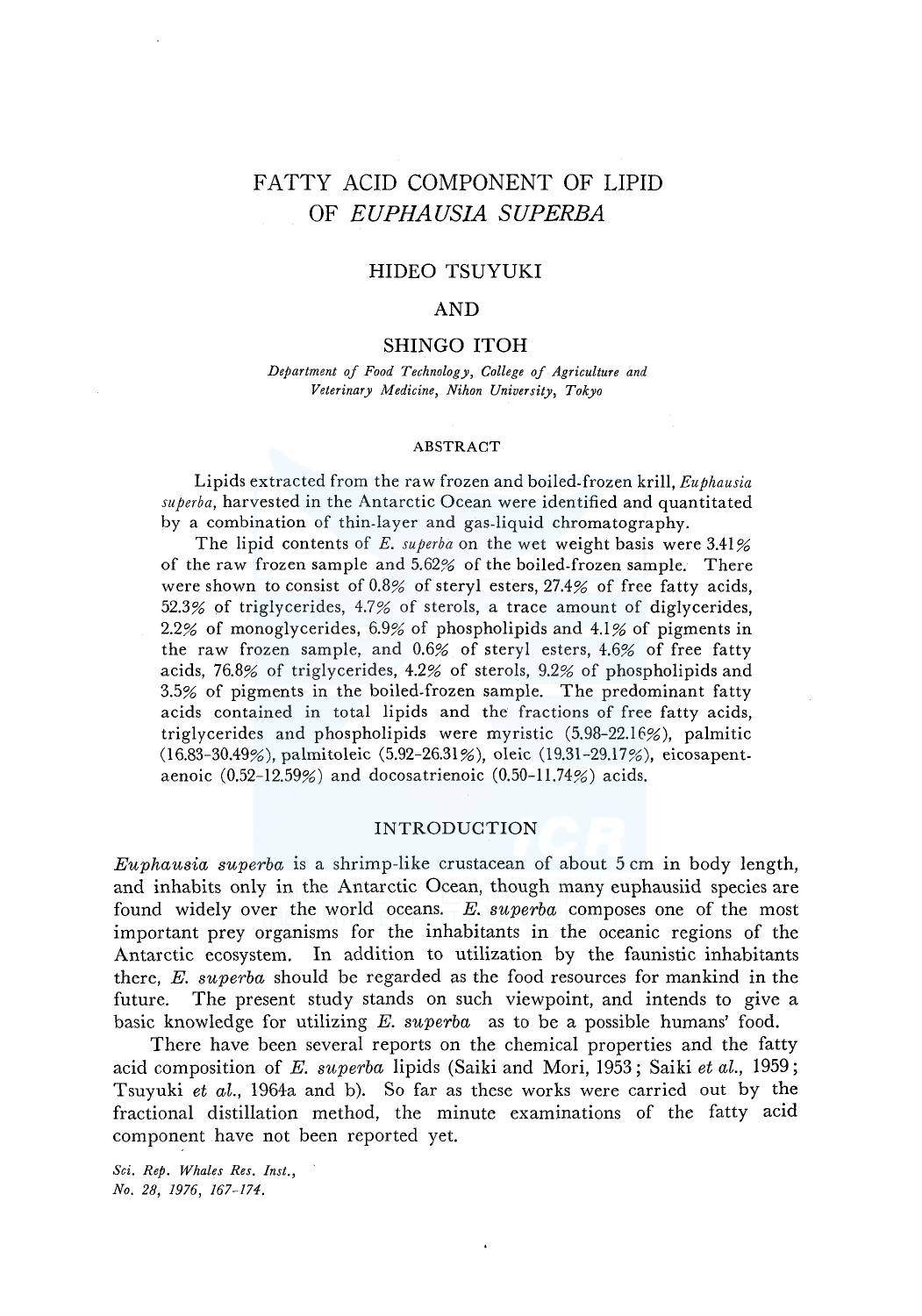#### 168 TSUYUKI AND ITOH

On the other hand, Kayama and Nakagawa (1975), and Kayama and Ikeda (1975) reported on the lipids of some micronektonic shrimps.

The objective of this study is to identify and quantitate the lipids and the fatty acid components of *E. superba* by a combination of thin-layer and gasliquid chromatography.

## MATERIALS AND METHODS

*Euphausia superba,* used in this study were harvested in the waters off Enderby Land, 10°E in the Antarctic Ocean between December, 1974 and February, 1975 by a expedition of commercial basis Nippon Suisan Co. Ltd. A part of the *E. superba* harvested was quickly frozen as the raw frozen products and another part of them was similarly quick frozen as the boiled-frozen products after flash boiling. Both products were processed as the whole body of  $E$ . *superba.* They were in the range from 0.4 to 0.7 g in the body weight and in the range from 3.5 to 5.5 cm in the body length.

The method of Bligh and Dyer (1959) was used to extract and purify the lipids in these samples. The extracted lipids were then weighed and stored at  $-20^{\circ}$ C under nitrogen atmosphere. The chemical properties of the extracted lipids were examined by ordinary methods.

The fractionation of *E. superba* lipids was subsequently separated by thinlayer chromatography using  $20 \times 20$  cm glass plates coated with activated Silica gel G (Merck Chemical Co.). The solvent systems used were petroleum ether: diethyl ether: acetic acid, 85: 15: 1, v/v/v. The pure standards *e. g.* phospholipids, cholesterol, steryl palmitate, mono, di, triglycerides, oleic acid (Nihon Chromato Works Ltd.) were used to identify zones on the thin-layer plates which were removed, dried, sprayed with 50% sulfuric acid and charred at ll0°C for 15 min. The fractionated zones were scraped into Toyo filter paper No. 2 cones (Toyo Roshi Kaisha Ltd.) and eluted with chloroform respectively. The eluting solvents were evaporated off with a stream of nitrogen and weighed.

The three major fractions were recovered triglycerides, free fatty acids and phospholipids for analyzed the fatty acid components. The other minor fractions were noted on the plates but were not in sufficient quantity to be recovered.

The fatty acid methyl esters from total lipids, triglycerides, free fatty acids and phospholipids of *E. superba* lipids esterified by the saponification-transesterification method as described by Metcalfe *et al.* (1966). 5 ml of a 0.5 N methanolic KOH solution were added to approximately 30 mg of total lipids, triglycerides, free fatty acids and phospholipids, and heated over a steam bath for 5 min. Then, 5 ml of 12.5% boron trifluoride in methanol were added to these mixtures and boiled for 3 min. Thin-layer chromatography was used to determine the completeness of the transesterification. Silica gel G plates were spotted with the reacted products and known standards, and developped with petroleum ether: diethyl ether: acetic acid as previously described. A comparison of the  $R_f$  values of the reacted products, triolein, methyl oleate and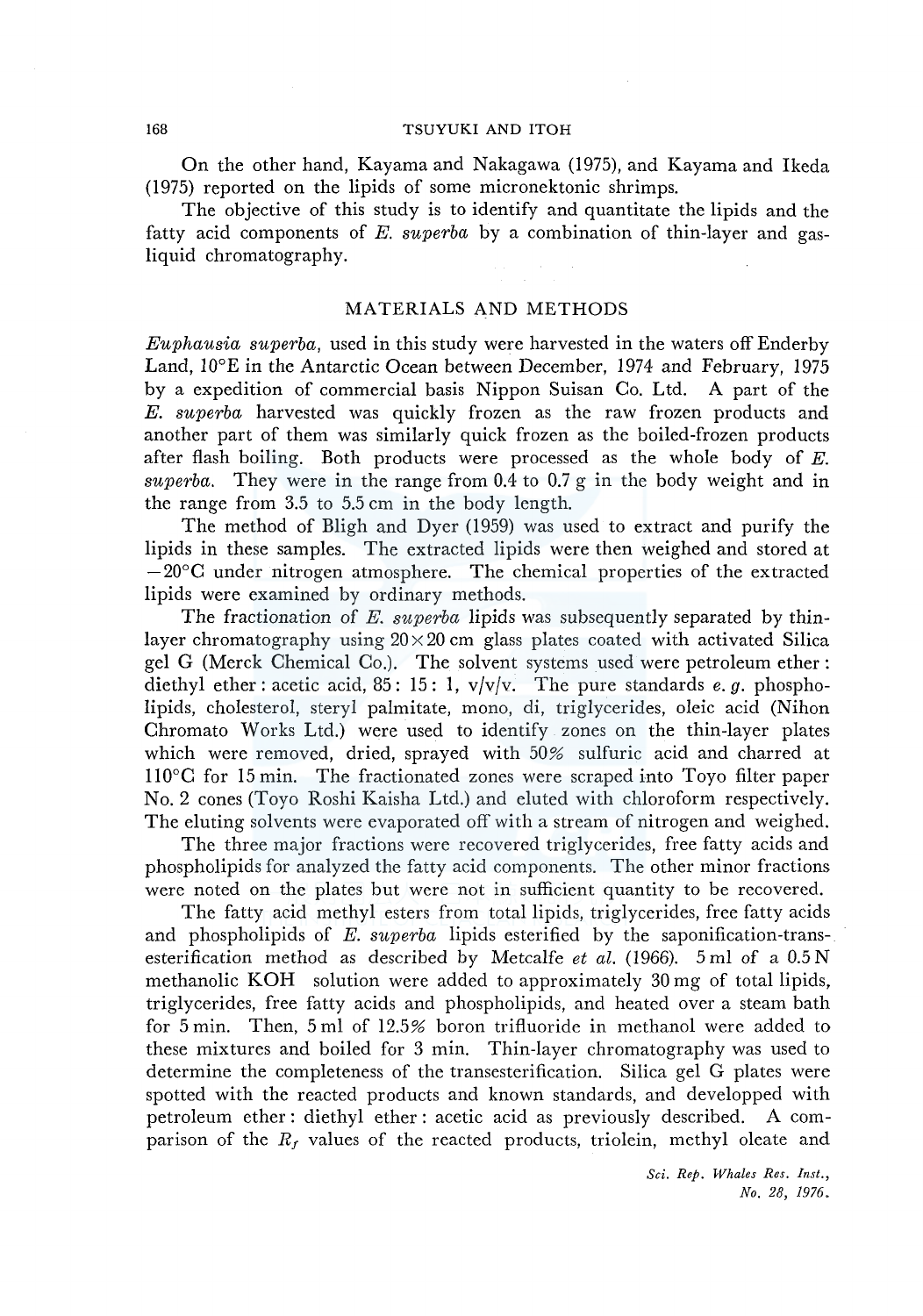oleic acid (Nihon Chromato Works Ltd.) indicated that the conversion of total lipids, triglycerides, free fatty acids and phospholipids fractions to methyl esters was complete.

The methyl esters were analyzed weth a Shimadzu Gas Chromatograph Model SA (Shimadzu Seisakusho Co.) equipped with a dual flame ionization detector. The columns used were  $3 \text{ m} \times 3.0 \text{ mm}$  I.D. glass coil tubing packed with Diasolid ZF on 80/100 mesh, and with 3% SE-30 on 80/100 mesh Chromosorb W (Nihon Chromato Works Ltd.). The carrier gas was nitrogen at flow rate of 40 ml per min. The column were operated isothermally at 185°C for Diasolid ZF and 225°C for SE-30. The injector block and detector were at 215°C for Diasolid ZF and 245°C for SE-30, respectively.

Some of the gas-liquid chromatographic peaks were identified by comparison with standard peaks obtained from pure methyl ester mixture (Nihon Chromato Works Ltd.). Also, equivalent chain-length values were determined according to the method of Miwa (1963) and were compared with those reported by Hofstetter *et al.* (1965) for identifying peaks for which no pure methyl esters were available. A portion of each sample esterified was hydrogenated to confirm the correctness of identification of the unsaturated acids. Approximately 20 mg of methyl esters, 1 ml of methanol and a pinch of platinum black were added to a screw cap vial. Hydrogen was bubbled in for 5 min, the vial sealed and then reacted for 15 min with frequent shaking. After reaction, the methyl esters were transferred to  $n$ -hexane, dried, then taken up and injected into the gas-liquid chromatograph with the same condition as above mentioned. The area of each chromatographic peak representing a fatty acid present was obtained by multiplication of the height of each peak by the width at halfheight. The areas of each peak was then compared with the total combined area at all of the peaks to obtained the percentage of each specific fatty acid.

## RESULTS AND DISCUSSION

The chemical properties of the total lipids extracted from *Euphausia superba*  are shown in Table 1. The lipid contents are comparatively low *i.e.*,  $3.41\%$ of the raw frozen sample and 5.62% of the boiled-frozen sample on the wet

| Lipids               |                      |  |  |
|----------------------|----------------------|--|--|
| Raw frozen sample    | Boiled-frozen sample |  |  |
| Reddish brown liquid | Reddish brown liquid |  |  |
| 3.41                 | 5.62                 |  |  |
| 1.4788               | 1.4820               |  |  |
| 74.1                 | 18.2                 |  |  |
| 142.3                | 127.9                |  |  |
| 181.3                | 197.6                |  |  |
| 5.6                  | 5.8                  |  |  |
|                      |                      |  |  |

|  | TABLE 1. PROPERTIES OF TOTAL LIPIDS FROM <i>EUPHAUSIA SUPERBA</i> |  |  |  |  |  |  |
|--|-------------------------------------------------------------------|--|--|--|--|--|--|
|--|-------------------------------------------------------------------|--|--|--|--|--|--|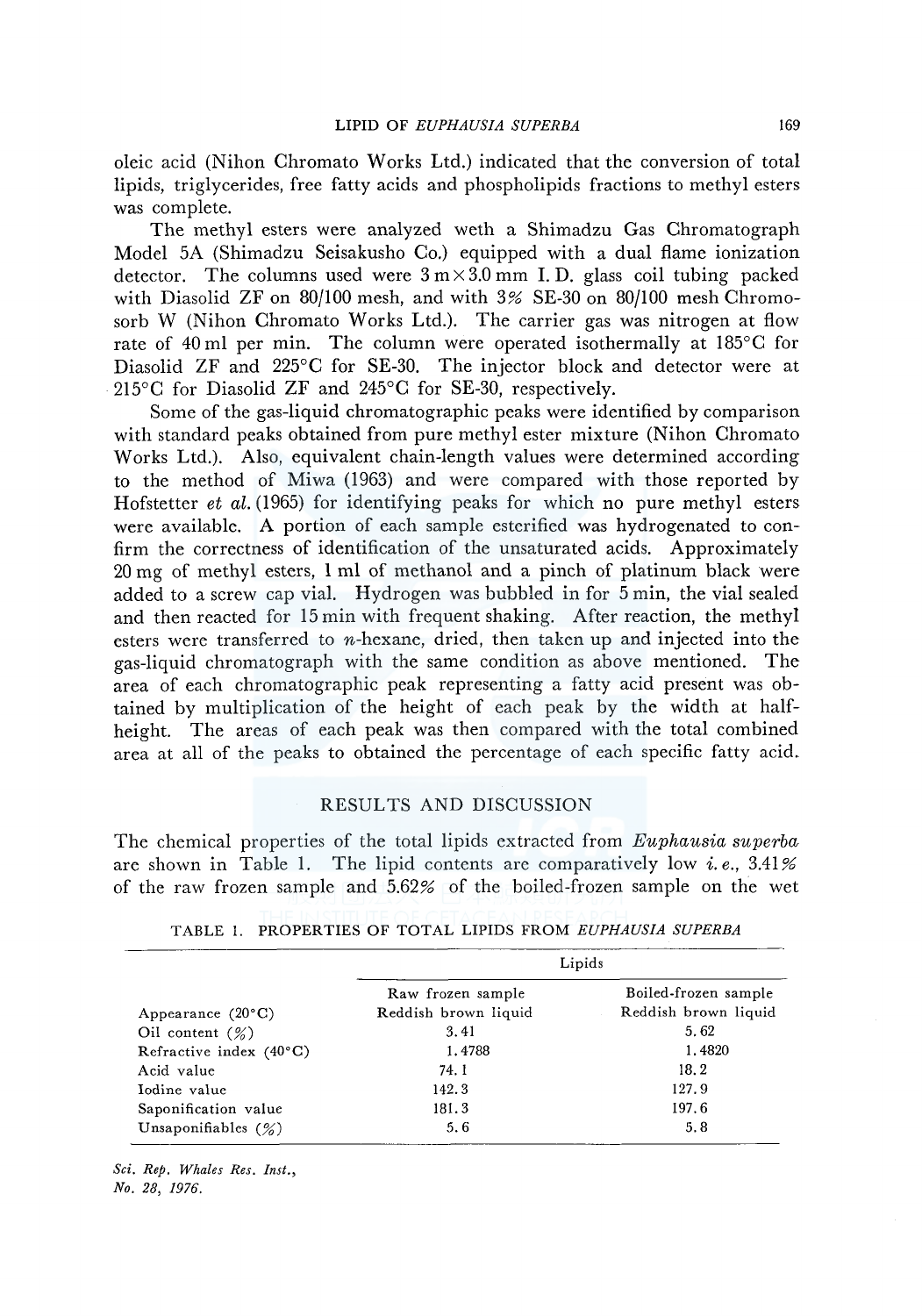#### 170 TSUYUKI AND ITOH

weight basis. The total lipid of the raw frozen sample was higher in iodine and acid values, and lower in saponification value than those of the boiled-frozen sample. These are seemed to be autoxidized during frozen storage or thawing.

The lipid composition of each extract as determined by thin-layer chromatography is markedly different between the samples of the raw frozen and boiledfrozen. By visual evaluation of these chromatograph as shown in Fig. 1, the zones of steryl esters, triglycerides, free fatty acids, monoglycerides, sterols, diglycerides, phospholipids and pigments are appearently present in the raw frozen sample while the boiled-frozen sample is not found the presence of diglycerides and monoglycerides. There are also appearent differences in the compositions of triglycerides and free fatty acids between two samples. The lipid compositions of these fractions are reported in Table 2. In the extracts of the boiled-frozen sample, triglycerides are the preponderant fraction comprising 76.8% of the total lipid fractions, whereas in the raw frozen sample, triglycerides fraction is much lower. On the other hand, the composition of free fatty acids fraction is much higher in the raw frozen sample than in the boiled-frozen sample. These appearently explained to the difference of acid value in Table 1. Also, the raw frozen sample had  $2.2%$  of monoglycerides



Fig. 1. Thin-layer chromatograms of total lipids extracted from *E. superba.* A: the raw frozen sample. B: the boiled-frozen sample. SE: steryl esters. TG: triglycerides. FFA: free fatty acids. P: pigments. DG: diglycerides. S: sterols, MG: monoglycerides. PL: phospholipids.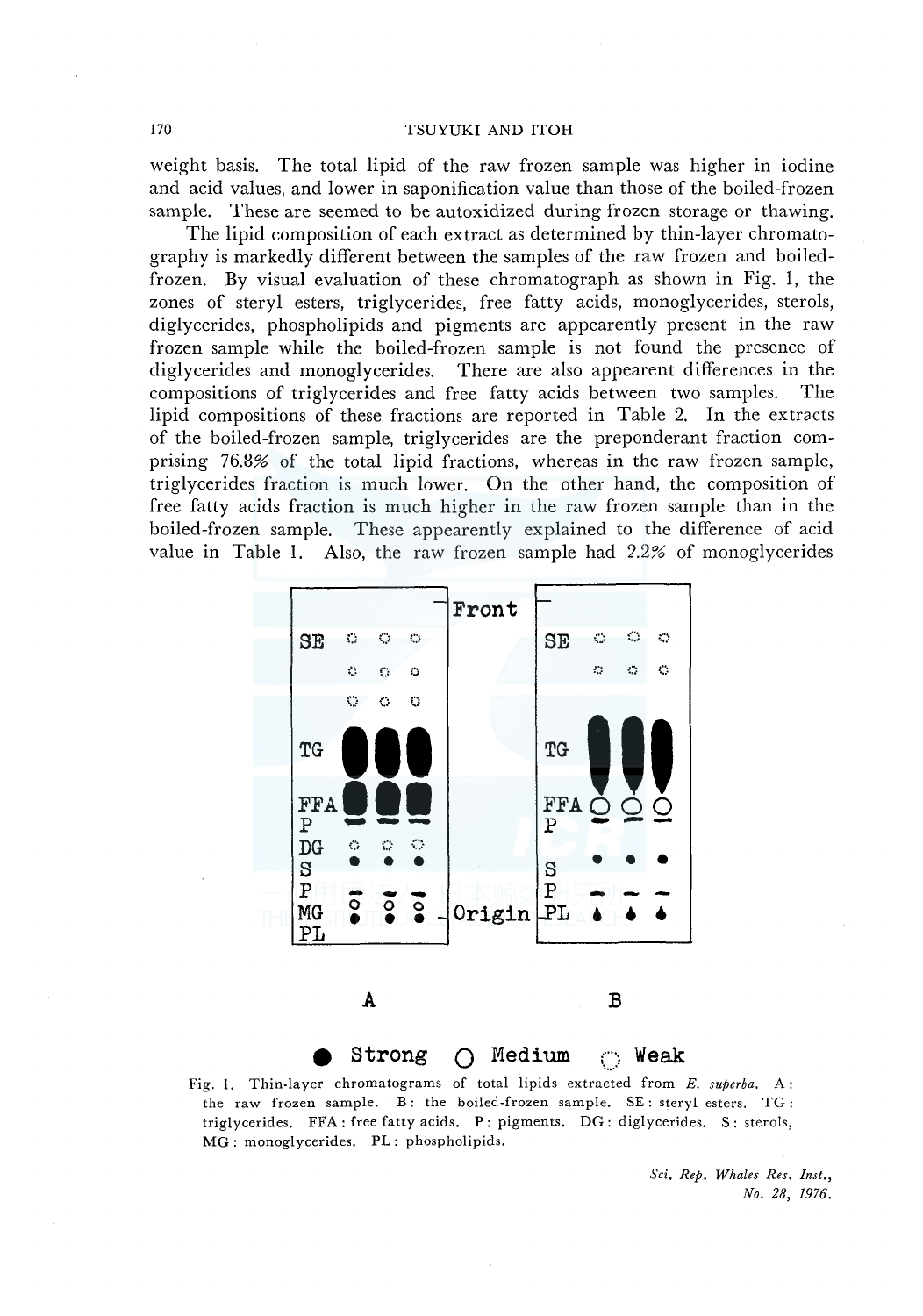and a trace of diglycerides fractions while the boiled-frozen sample was not detected them.

The fatty acid methyl esters of the total lipids and the main three fractions contained fatty acids i. *e.,* triglycerides, free fatty acids and phospholipids were analyzed by gas-liquid chromatography, but no attempt was made to further study the component of other fractions. The presence of the fatty acids contained in *E. superba* lipid is a very wide variety as reported in Table 3, plus trace quantities of unidentified fatty acid methyl esters. With a few exceptions, the fatty acids of the total lipids and the three main fractions in both samples had nearly similar chromatographic patterns and distributions with each other. The major fatty acid compositions of both total lipids were 14: 0, 16: 0, 16: 1, 18: 1, 20: 5 and 22: 3 acids and contained more than 87% of the total fatty acids. Both triglyceride fractions contained 14: 0, 16: 0, 16: 1 and 18: 1 acids as the predominate fatty acids whereas were not detected the fatty acids of 22: 5, 22 : 6 and 24: 1 which contained in the total lipids. The total composition of  $14: 0$ ,  $16: 0$ ,  $16: 1$  and  $18: 1$  acids accounted for more than  $85\%$  of the total fatty acids. The free fatty acid fractions of both samples were mainly consisted of 14: 0, 16: 0, 16: 1, 18: 1, 20: 5 and 22: 3 acids similar to the total lipids. The total composition of the six main fatty acids were more than 77% of the total fatty acids. The fatty acids of  $22:5$  and  $22:6$  which contained in the total lipids were not found in this fraction of the boiled-frozen sample. In both phospholipid fractions, the fatty acids of  $14:0, 16:0, 16:1$ , 18: I and 20: 5 as the predominant fatty acids comprised approximately 76% of the total fatty acids.

The compositions of the total saturated acids in the raw frozen sample were 39.96% of the total lipids,  $56.17\%$  of the triglyceride fraction, 37.96% of the free fatty acid fraction and 27.14% of the phospholipid fraction, and those of unsaturated acids were 58.95%, 42.83% 60.84% and 71.56% respectively. On the other hand, those of the total saturated acids in the boiled-frozen sample

| Composition      | Lipids                   |                             |  |  |  |  |
|------------------|--------------------------|-----------------------------|--|--|--|--|
|                  | Raw frozen sample $(\%)$ | Boiled-frozen sample $(\%)$ |  |  |  |  |
| Triglycerides    | 52.3                     | 76.8                        |  |  |  |  |
| Diglycerides     | trace                    |                             |  |  |  |  |
| Monoglycerides   | 2.2                      |                             |  |  |  |  |
| Free fatty acids | 27.4                     | 4.6                         |  |  |  |  |
| Phospholipids    | 6.9                      | 9.2                         |  |  |  |  |
| Sterols          | 4.7                      | 4.2                         |  |  |  |  |
| Steryl esters    | 0.8                      | 0.6                         |  |  |  |  |
| Pigments         | 4.1                      | 3.5                         |  |  |  |  |
| Unknowns         | 1.6                      | 1.1                         |  |  |  |  |

TABLE 2. LIPID COMPOSITION OF *EUPHAUSIA SUPERBA*  BY THIN-LAYER CHROMATOGRAPHY.

*Sci. Rep. Whales Res. Inst ..* 

*No. 28, 1976.*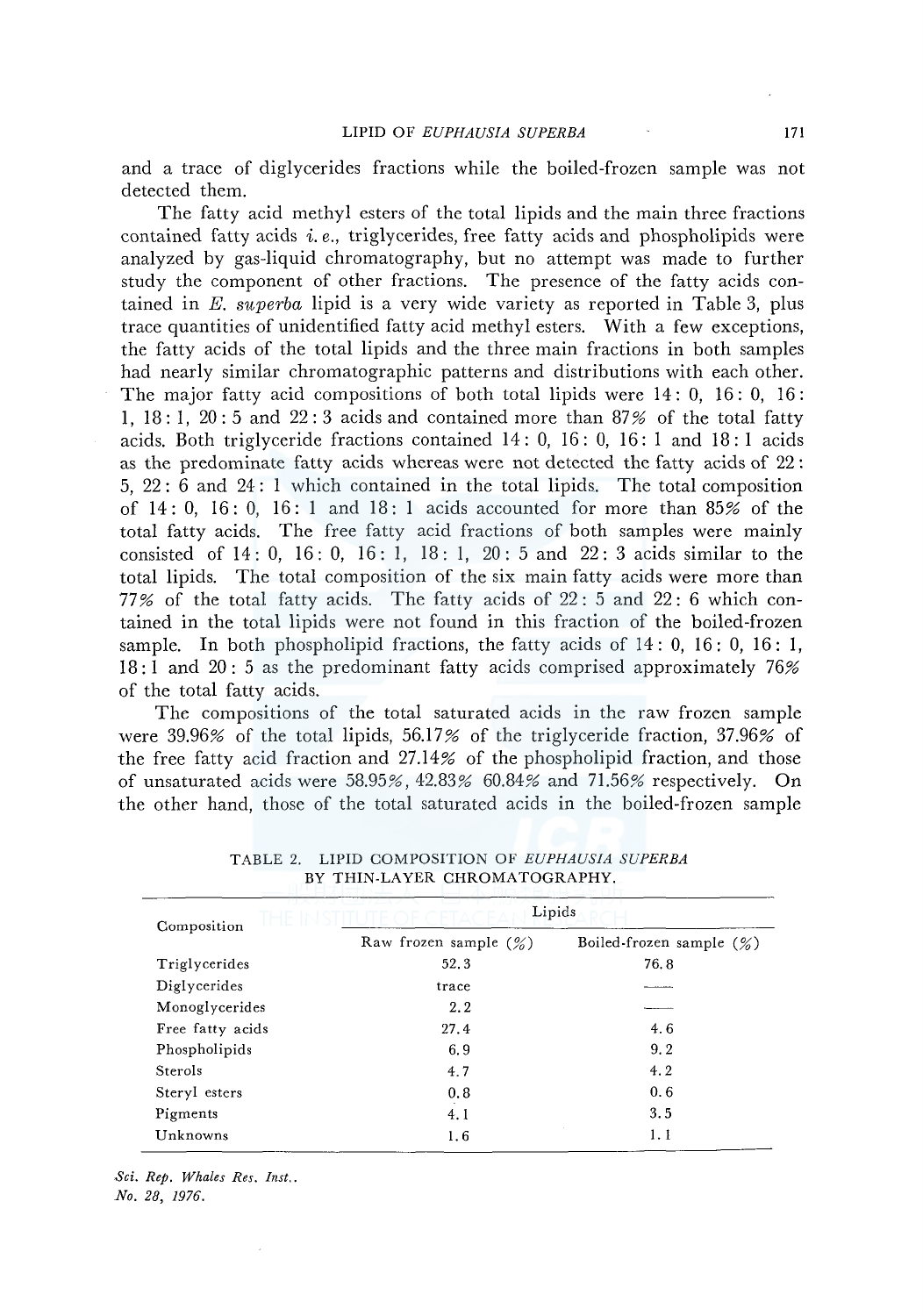#### 172 TSUYUKI AND ITOH

| Fatty           | Lipids in raw frozen sample |                    |                        | Lipids in boiled-frozen sample |                 |                          |                        |                    |
|-----------------|-----------------------------|--------------------|------------------------|--------------------------------|-----------------|--------------------------|------------------------|--------------------|
| acids           | Total<br>lipids             | Trigly-<br>cerides | Free<br>fatty<br>acids | Phospho-<br>lipids             | Total<br>lipids | Trigly-<br>cerides       | Free<br>fatty<br>acids | Phospho-<br>lipids |
| 12:0            | 0, 21                       | 0, 27              | 0.16                   | 0.54                           | 0.22            | 0.32                     | 0.47                   | 0.85               |
| 12:1            | 0.02                        | 0.05               | 0.02                   | 0.03                           | 0.05            | 0.01                     | 0.03                   | 0.12               |
| 13:0            | 0.05                        | 0.08               | 0.03                   | 0.08                           | 0.07            | 0.11                     | 0.09                   | 0.19               |
| $Iso-14:0$      | 0.01                        | 0.03               | 0.01                   | 0.04                           | 0.02            | 0.02                     | 0.02                   | 0.19               |
| 14:0            | 8.71                        | 22.16              | 9.07                   | 5.98                           | 11.54           | 21.35                    | 8.66                   | 9.62               |
| 14:1            | 0.14                        | 0.15               | 0.13                   | 0.10                           | 0.09            | 0.15                     | 0.19                   | 0.24               |
| $Iso-15:0$      | 0.07                        | 0.05               | 0.03                   | 0.01                           | 0.08            | 0.04                     | 0.04                   | 0.06               |
| 15:0            | 0.37                        | 0.84               | 0.52                   | 0.46                           | 0.59            | 0.73                     | 0.33                   | 1.08               |
| 15:1            | 0.06                        | 0.13               | 0.07                   | 0.15                           | 0.12            | 0.10                     | 0.09                   | 0.28               |
| $Iso-16:0$      | 0,04                        | 0.10               | 0.04                   | 0.12                           | 0.05            | 0.06                     | 0.06                   | 0.12               |
| 16:0            | 28.94                       | 30.49              | 26.01                  | 16.83                          | 29.20           | 24.04                    | 24.82                  | 25.22              |
| 16:1            | 5.92                        | 8.86               | 7.96                   | 26.31                          | 6.27            | 13.37                    | 6.49                   | 9.53               |
| 16:2            | 0.14                        | 0.53               | 0.71                   | 0.58                           | 0.25            | 0.83                     | 0.41                   | 0.45               |
| $Iso-17:0$      | 0.02                        | 0.02               | 0.01                   | 0.01                           | 0.02            | 0.03                     | 0.02                   | 0.02               |
| 17:0            | 0.69                        | 0.55               | 0.57                   | 0.88                           | 0.64            | 0.68                     | 0.73                   | 0.90               |
| 17:1            | 0.09                        | 0.17               | 0.07                   | 0.06                           | 0.09            | 0.06                     | 0.11                   | 0.10               |
| $Iso-18:0$      | 0.04                        | 0.05               | 0.04                   | 0.01                           | 0.07            | 0.05                     | 0,02                   | 0.09               |
| 18:0            | 0.40                        | 1.18               | 0.96                   | 1.78                           | 0.78            | 1.02                     | 1.60                   | 4.52               |
| 18:1            | 19.84                       | 28.25              | 29.17                  | 28.49                          | 19.31           | 25.87                    | 21.82                  | 26.24              |
| 18:2            | 2.79                        | 1.87               | 3.47                   | 2.53                           | 2.43            | 2.03                     | 3.03                   | 2.42               |
| 18:3            | 0.12                        | 0.12               | 0, 80                  | 0.54                           | 0.06            | 0.49                     | 4.10                   | 0.41               |
| 19:0            | 0.15                        | 0, 20              | 0, 20                  | 0.07                           | 0.16            | 0.13                     | 0.39                   | 0.11               |
| $20\div0$       | 0.10                        | 0.09               | 0.13                   | 0.20                           | 0.04            | 0.55                     | 0.24                   | 0.15               |
| 20:1            | 1.02                        | 0.76               | 0.52                   | 0.52                           | 0.65            | 1.47                     | 0.77                   | 0.53               |
| $20\,\colon\!2$ | 0, 28                       | 0.13               | 0.12                   | 0.47                           | 0.24            | 0.74                     | 1.46                   | 1.37               |
| 20:3            | 1.45                        | 0.35               | 0, 95                  | 0.83                           | 0.82            | 0.60                     | 4.61                   | 0.29               |
| 20:4            | 0.94                        | 0, 26              | 1.15                   | 0.47                           | 0.55            | 0.87                     | 1.64                   | 0.63               |
| 20:5            | 12.59                       | 0, 52              | 7.04                   | 6.59                           | 10.96           | 1.40                     | 8.84                   | 6.12               |
| 21:0            | 0, 21                       | 0.06               | 0.18                   | 0.13                           | 0.07            | 0.10                     | 0.22                   | 0.12               |
| 22:1            | 0.34                        | 0,08               | 0.92                   | 0.43                           | 0.41            | 0.11                     | 0, 51                  | 0.37               |
| 22:2            | 0.56                        | 0.10               | 0.31                   | 0.25                           | 0.30            | 0.07                     | 0.06                   | 0.53               |
| 22:3            | 11.29                       | 0, 50              | 6.89                   | 2.66                           | 11.74           | 1.20                     | 6.38                   | 4.12               |
| 22:5            | 0.48                        |                    | 0.13                   | 0.33                           | 0.23            | $\overline{\phantom{a}}$ |                        | 0.12               |
| 22:6            | 0.67                        |                    | 0.13                   |                                | 0.41            |                          |                        |                    |
| 24:1            | 0.37                        |                    | 0.27                   | 0.22                           | 0.36            |                          | 0.59                   | 0.78               |

## TABLE 3. FATTY ACID COMPOSITION OF *EUPHAUSIA SUPERBA* LIPIDS. (percentage of total lipids)

were 43.60%, 49.20%, 38.71% and 43.28% respectively, and 55.34%, 49.40%, 61.19% and 55.69% in the total unsaturated acids of them, respectively. Among the saturated acids, 14 : 0 and 16 : 0 acids were the most constituents in the

> *Sci. Rep. Whales Res. Inst., No. 28, 1976.*

 $\bar{z}$ 

 $\bar{z}$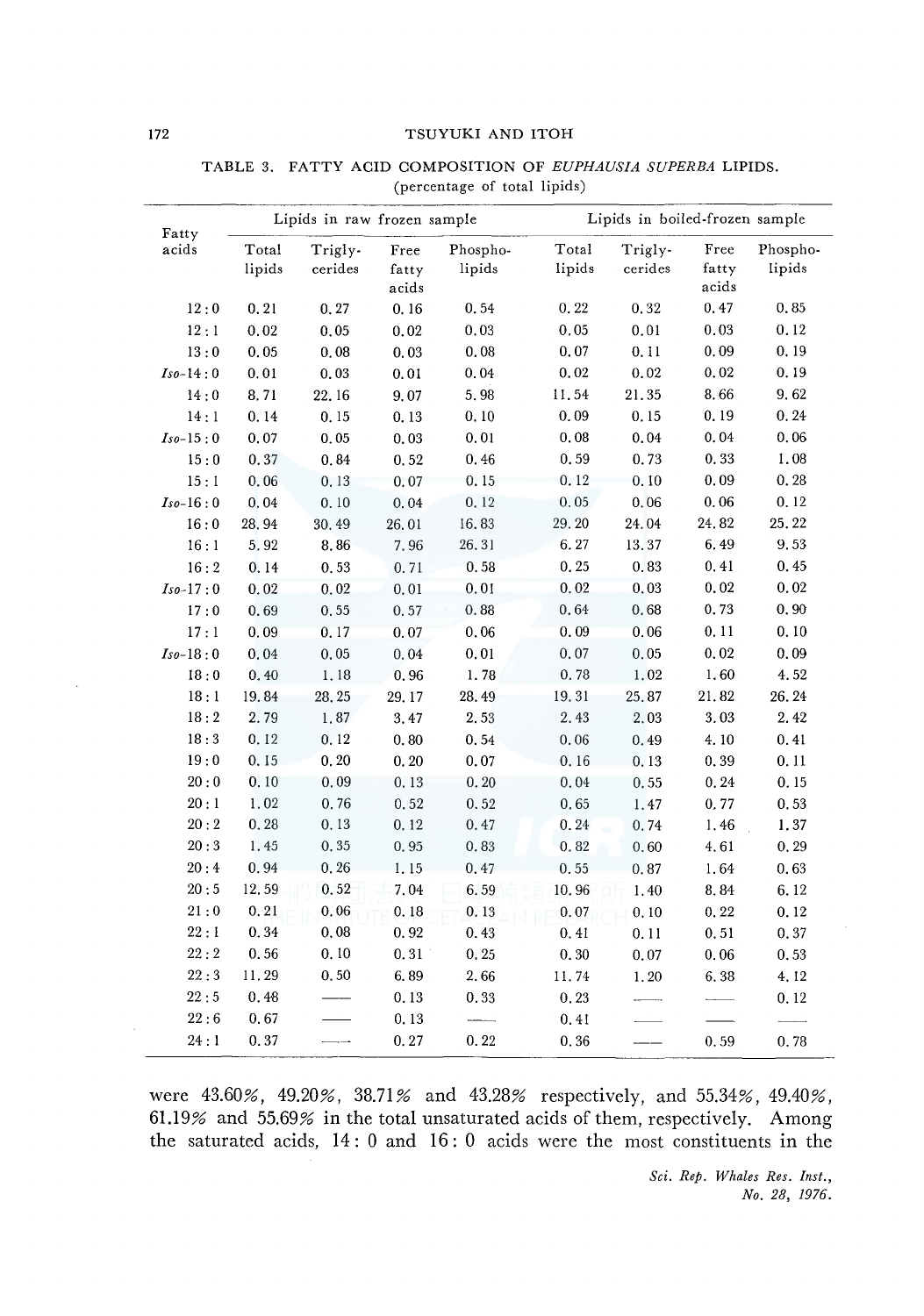total lipids and all fractions of both sample lipids. Although the fatty acids of  $16: 1, 18: 1, 20: 5$  and  $22: 3$  among the unsaturated acids were the main constituents in the total lipids, free fatty acid and phospholipid fractions of both samples, these were the least of amount in both triglyceride fractions. The most pronounced difference between the trigylceride fractions and other lipids was in the higher level of 14 : 0 acid and the lower level of the fatty acids more than 20 carbon atoms. Moreover, the phospholipid fraction of the raw frozen sample contained very higher level (26.31%) of 16: 1 acid as compared to one of other lipids whereas 14: 0 acid comprised slightly lower level of 5.98%. The fatty acids of  $18:3(4.10\%)$  and  $20:3(4.61\%)$  in the free fatty acid fraction and 18: 0 acid (4.52%) in the phospholipid fraction of the boiled-frozen sample were slightly higher levels compared to others. Finally, there were little differences in the fatty acid compositions and distribution patterns of both samples except of the phospholipid fraction in the raw frozen sample.

Saiki *et al.* (1959) reported that the fatty acid composition of *E. superba*  lipid were 16.0% of 14, 33.0% of 16, 36.1% of 18 and 13.6% of 20 carbon fatty acids. Also, Tsuyuki et al. (1964a) reported that these were 6.2% of 14, 25.9% of 16, 35.2% of 18, 24.5% of 20 and 8.2% of 22 carbon fatty acids. We have found that these were 8.86-11.65% of 14, 35.04-35.77% of 16, 22.65-23.19% of 18, 13.26-16.38% of 20 and 13.09-13.34% of 22 carbon fatty acids in both total lipids.

Although the fatty acid components analyzed by gas-liquid chromatography between the raw frozen and boiled-frozen euphausiacea lipids was very low difference, the total lipid thin-layer chromatograms indicated that the free fatty acid fractions had appearently greater difference with each other. The results obtained with the free fatty acid fractions fractionated by thin-layer chromatography in this study indicated that the boiling procedure supported considerably in the maintenance of the *E. superba* lipid quality during handling and frozen storage.

## **ACKNOWLEDGMENTS**

Euphausiacea examined in this study was collected through the courtesy of Nippon Suisan Kabushiki Kaisha Ltd. In particularly, we are much indebted to Mr. Masahiro Makuta who is a member of the Central Research Laboratory of Nippon Suisan. We also thank to Prof. Dr. Sadami Kadota, the Faculity of Fisheries, College of Agriculture & Veterinary Medicine, Nihon University, for identifying the material, *Euphausia superba*.

### SUMMARY

1. The chemical properties of lipid contained m *Eiiphausia superba,*  were studied.

2. The lipid fractions of the euphausiacea were quantitated by thin-layer chromatography.